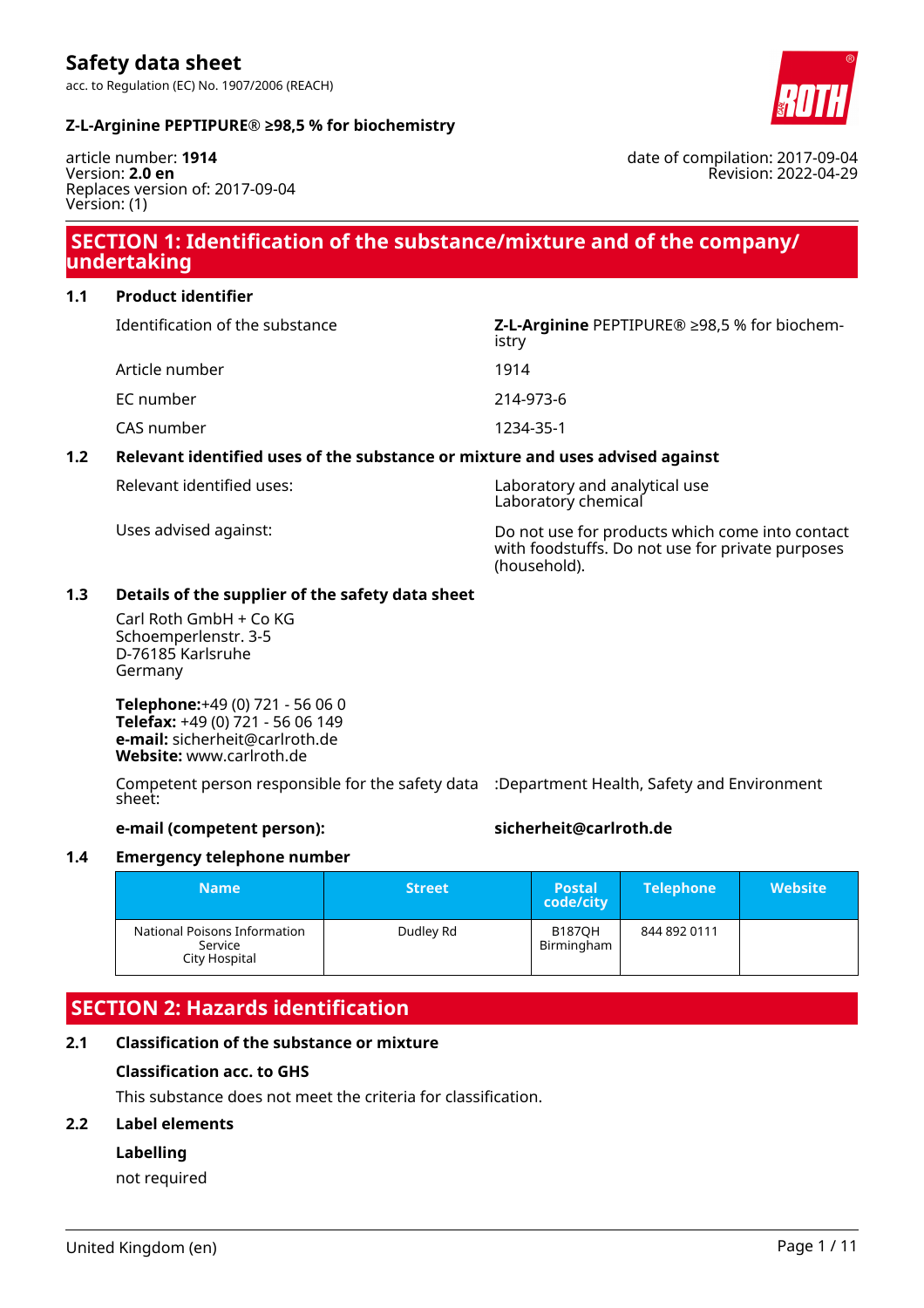acc. to Regulation (EC) No. 1907/2006 (REACH)

### **Z-L-Arginine PEPTIPURE® ≥98,5 % for biochemistry**



article number: **1914**

#### **2.3 Other hazards**

#### **Results of PBT and vPvB assessment**

According to the results of its assessment, this substance is not a PBT or a vPvB.

### **SECTION 3: Composition/information on ingredients**

#### **3.1 Substances**

| Name of substance | Z-L-Arginine             |
|-------------------|--------------------------|
| Molecular formula | $C_{14}H_{20}N_{4}O_{4}$ |
| Molar mass        | 308,3 $9/_{mol}$         |
| CAS No            | 1234-35-1                |
| EC No             | 214-973-6                |

### **SECTION 4: First aid measures**

#### **4.1 Description of first aid measures**



#### **General notes**

Take off contaminated clothing.

**Following inhalation**

Provide fresh air.

#### **Following skin contact**

Rinse skin with water/shower.

#### **Following eye contact**

Rinse cautiously with water for several minutes.

#### **Following ingestion**

Rinse mouth. Call a doctor if you feel unwell.

## **4.2 Most important symptoms and effects, both acute and delayed** Symptoms and effects are not known to date.

### **4.3 Indication of any immediate medical attention and special treatment needed** none

## **SECTION 5: Firefighting measures**

**5.1 Extinguishing media**

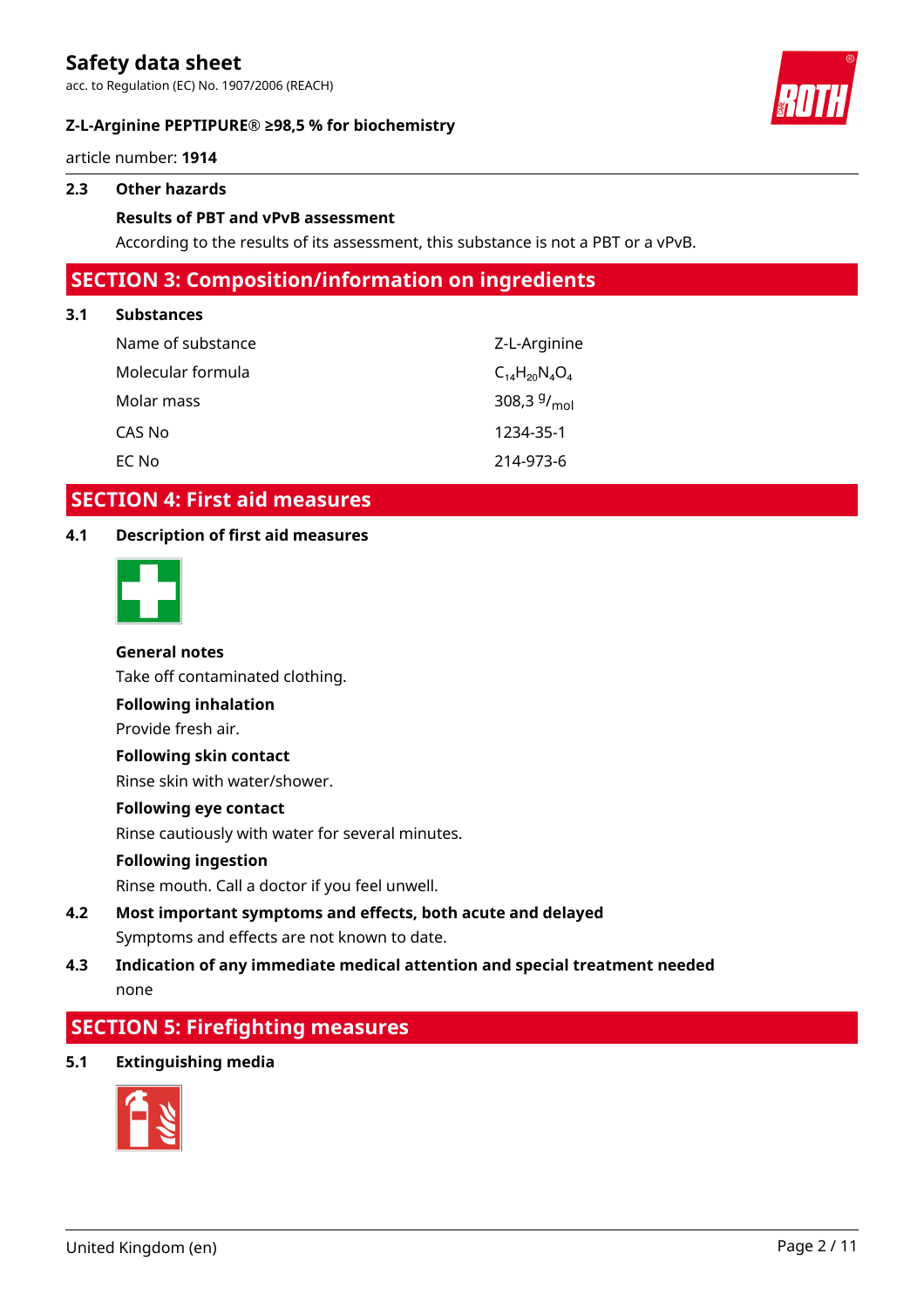acc. to Regulation (EC) No. 1907/2006 (REACH)

#### **Z-L-Arginine PEPTIPURE® ≥98,5 % for biochemistry**



article number: **1914**

#### **Suitable extinguishing media**

co-ordinate firefighting measures to the fire surroundings water, foam, dry extinguishing powder, ABC-powder

#### **Unsuitable extinguishing media**

water jet

#### **5.2 Special hazards arising from the substance or mixture**

Combustible.

#### **Hazardous combustion products**

In case of fire may be liberated: Nitrogen oxides (NOx), Carbon monoxide (CO), Carbon dioxide (CO₂)

#### **5.3 Advice for firefighters**

In case of fire and/or explosion do not breathe fumes. Fight fire with normal precautions from a reasonable distance. Wear self-contained breathing apparatus.

### **SECTION 6: Accidental release measures**

#### **6.1 Personal precautions, protective equipment and emergency procedures**



#### **For non-emergency personnel**

No special measures are necessary.

#### **6.2 Environmental precautions**

Keep away from drains, surface and ground water.

#### **6.3 Methods and material for containment and cleaning up**

#### **Advice on how to contain a spill**

Covering of drains. Take up mechanically.

#### **Advice on how to clean up a spill**

Take up mechanically.

#### **Other information relating to spills and releases**

Place in appropriate containers for disposal. Ventilate affected area.

#### **6.4 Reference to other sections**

Hazardous combustion products: see section 5. Personal protective equipment: see section 8. Incompatible materials: see section 10. Disposal considerations: see section 13.

## **SECTION 7: Handling and storage**

#### **7.1 Precautions for safe handling**

No special measures are necessary.

#### **Advice on general occupational hygiene**

Keep away from food, drink and animal feedingstuffs.

## **7.2 Conditions for safe storage, including any incompatibilities**

Store in a dry place.

#### **Incompatible substances or mixtures**

Observe hints for combined storage.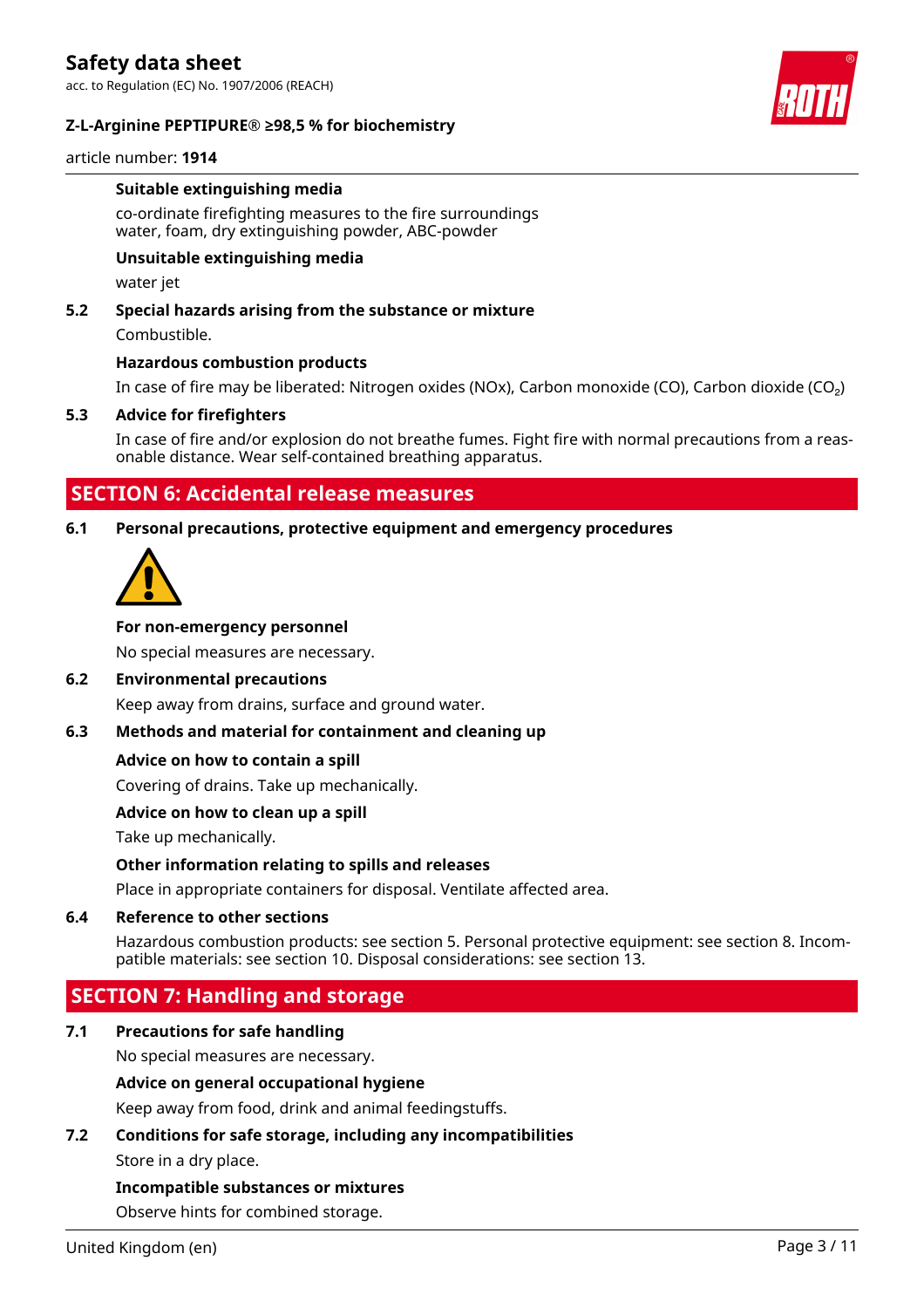acc. to Regulation (EC) No. 1907/2006 (REACH)

#### **Z-L-Arginine PEPTIPURE® ≥98,5 % for biochemistry**



article number: **1914**

#### **Consideration of other advice:**

**Specific designs for storage rooms or vessels** Recommended storage temperature: 15 – 25 °C

**7.3 Specific end use(s)** No information available.

## **SECTION 8: Exposure controls/personal protection**

**8.1 Control parameters**

#### **National limit values**

**Occupational exposure limit values (Workplace Exposure Limits)**

This information is not available.

#### **8.2 Exposure controls**

#### **Individual protection measures (personal protective equipment)**

#### **Eye/face protection**



Use safety goggle with side protection.

#### **Skin protection**



**• hand protection**

Wear suitable gloves. Chemical protection gloves are suitable, which are tested according to EN 374.

#### **• type of material**

NBR (Nitrile rubber)

#### **• material thickness**

>0,11 mm

#### **• breakthrough times of the glove material**

>480 minutes (permeation: level 6)

#### **• other protection measures**

Take recovery periods for skin regeneration. Preventive skin protection (barrier creams/ointments) is recommended.

#### **Respiratory protection**



Respiratory protection necessary at: Dust formation. Particulate filter device (EN 143). P1 (filters at least 80 % of airborne particles, colour code: White).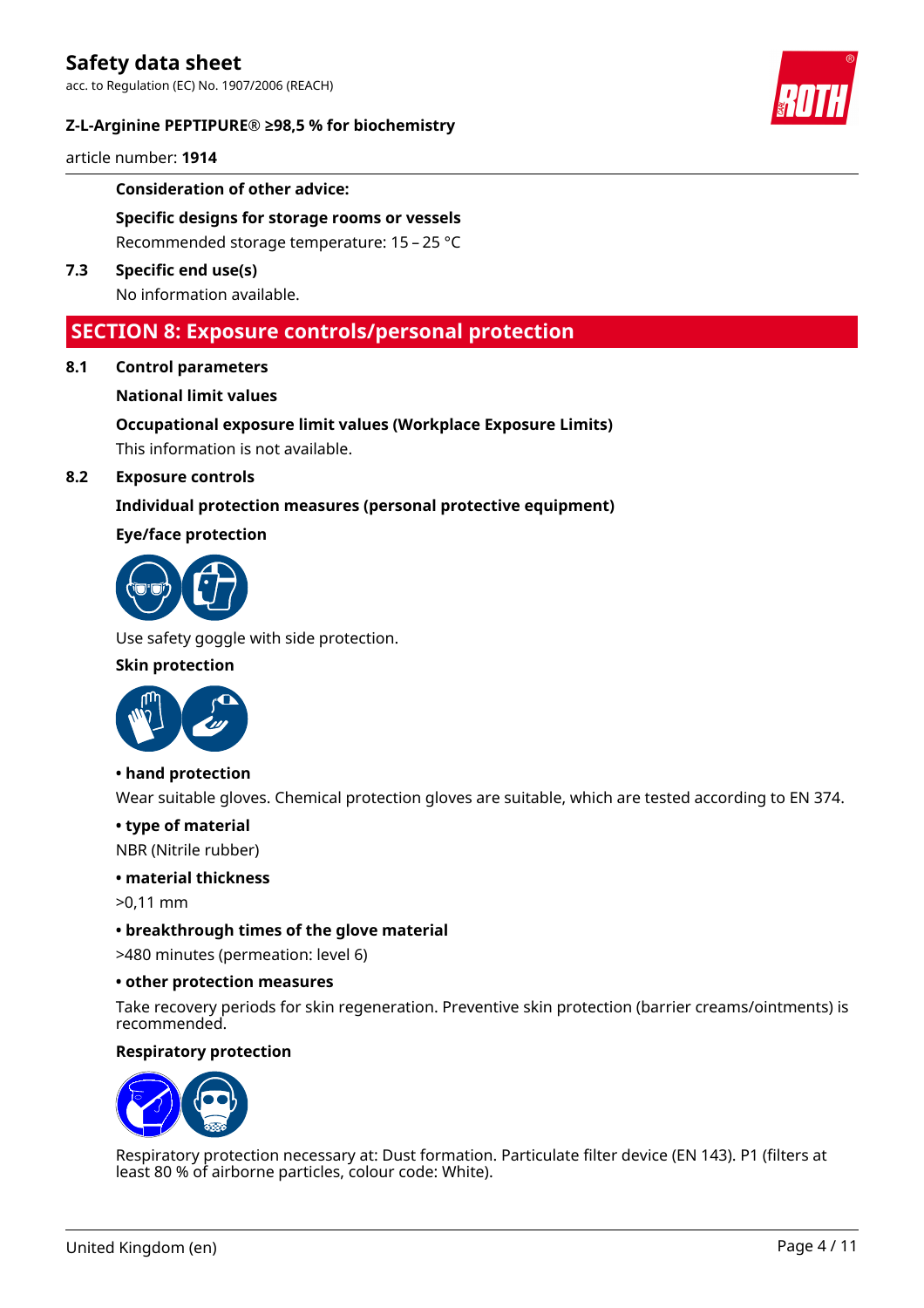acc. to Regulation (EC) No. 1907/2006 (REACH)

#### **Z-L-Arginine PEPTIPURE® ≥98,5 % for biochemistry**



article number: **1914**

#### **Environmental exposure controls**

Keep away from drains, surface and ground water.

## **SECTION 9: Physical and chemical properties**

#### **9.1 Information on basic physical and chemical properties**

| Physical state                                              | solid                                                          |
|-------------------------------------------------------------|----------------------------------------------------------------|
| Form                                                        | powder                                                         |
| Colour                                                      | whitish                                                        |
| Odour                                                       | characteristic                                                 |
| Melting point/freezing point                                | 167 - 177 °C                                                   |
| Boiling point or initial boiling point and boiling<br>range | not determined                                                 |
| Flammability                                                | this material is combustible, but will not ignite<br>readily   |
| Lower and upper explosion limit                             | not determined                                                 |
| Flash point                                                 | not applicable                                                 |
| Auto-ignition temperature                                   | not determined                                                 |
| Decomposition temperature                                   | not relevant                                                   |
| pH (value)                                                  | not applicable                                                 |
| Kinematic viscosity                                         | not relevant                                                   |
| Solubility(ies)                                             |                                                                |
| Water solubility                                            | not determined                                                 |
| Partition coefficient                                       |                                                                |
| Partition coefficient n-octanol/water (log value):          | this information is not available                              |
| Vapour pressure                                             | not determined                                                 |
|                                                             |                                                                |
| Density and/or relative density                             |                                                                |
| Density                                                     | not determined                                                 |
| Relative vapour density                                     | information on this property is not available                  |
|                                                             |                                                                |
| Particle characteristics                                    | No data available.                                             |
| Other safety parameters                                     |                                                                |
| Oxidising properties                                        | none                                                           |
| <b>Other information</b>                                    |                                                                |
| Information with regard to physical hazard<br>classes:      | hazard classes acc. to GHS<br>(physical hazards): not relevant |

**9.2**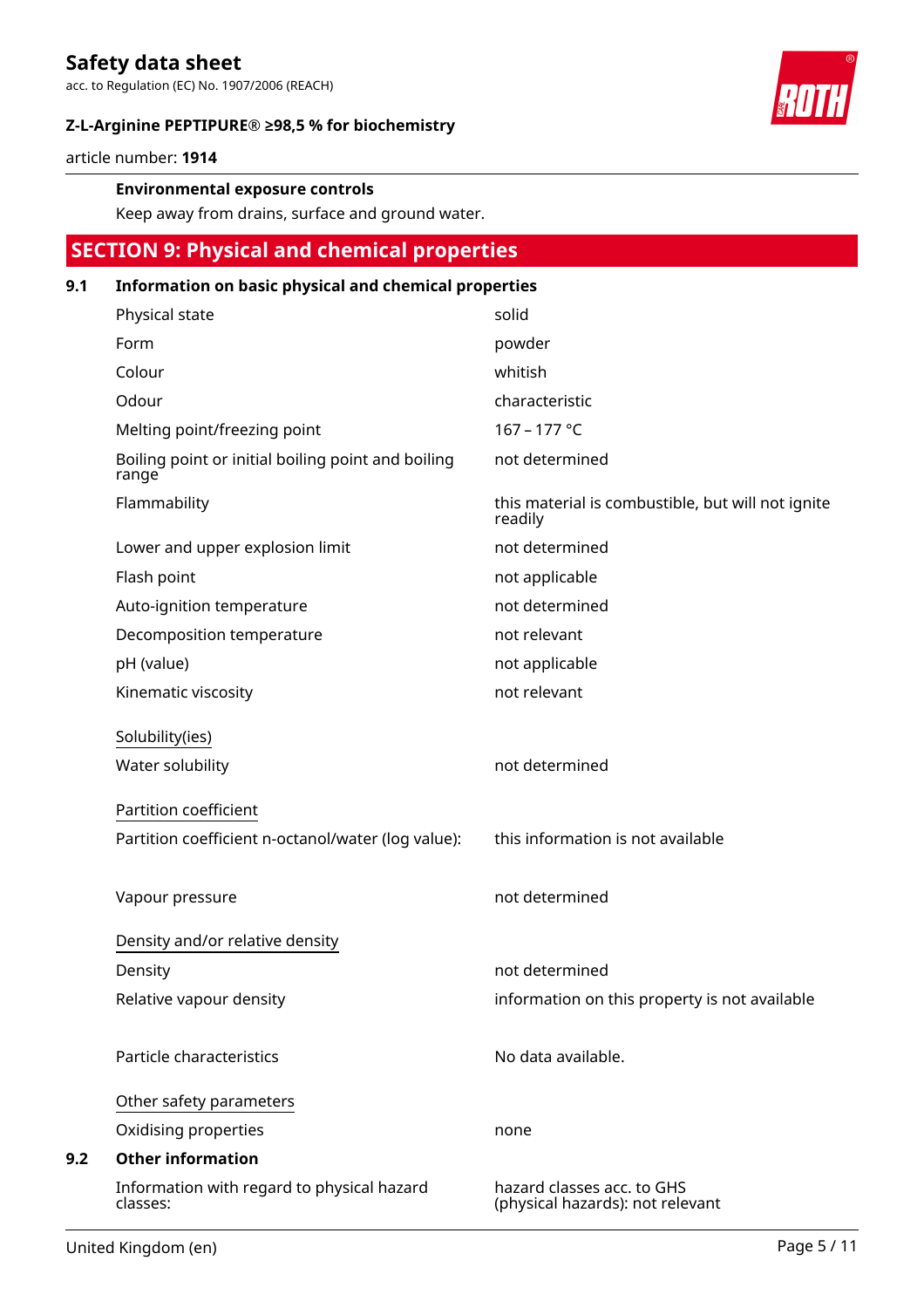acc. to Regulation (EC) No. 1907/2006 (REACH)

#### **Z-L-Arginine PEPTIPURE® ≥98,5 % for biochemistry**

article number: **1914**

Other safety characteristics: There is no additional information.

## **SECTION 10: Stability and reactivity**

#### **10.1 Reactivity**

The product in the delivered form is not dust explosion capable; the enrichment of fine dust however leads to the danger of dust explosion.

#### **10.2 Chemical stability**

The material is stable under normal ambient and anticipated storage and handling conditions of temperature and pressure.

#### **10.3 Possibility of hazardous reactions**

**Violent reaction with:** strong oxidiser, Acids

#### **10.4 Conditions to avoid**

UV-radiation/sunlight. Protect from moisture. Keep away from heat.

#### **10.5 Incompatible materials**

There is no additional information.

#### **10.6 Hazardous decomposition products**

Hazardous combustion products: see section 5.

### **SECTION 11: Toxicological information**

#### **11.1 Information on toxicological effects**

#### **Classification acc. to GHS**

This substance does not meet the criteria for classification.

#### **Acute toxicity**

Shall not be classified as acutely toxic.

#### **Skin corrosion/irritation**

Shall not be classified as corrosive/irritant to skin.

#### **Serious eye damage/eye irritation**

Shall not be classified as seriously damaging to the eye or eye irritant.

#### **Respiratory or skin sensitisation**

Shall not be classified as a respiratory or skin sensitiser.

#### **Germ cell mutagenicity**

Shall not be classified as germ cell mutagenic.

#### **Carcinogenicity**

Shall not be classified as carcinogenic.

#### **Reproductive toxicity**

Shall not be classified as a reproductive toxicant.

#### **Specific target organ toxicity - single exposure**

Shall not be classified as a specific target organ toxicant (single exposure).

#### **Specific target organ toxicity - repeated exposure**

Shall not be classified as a specific target organ toxicant (repeated exposure).

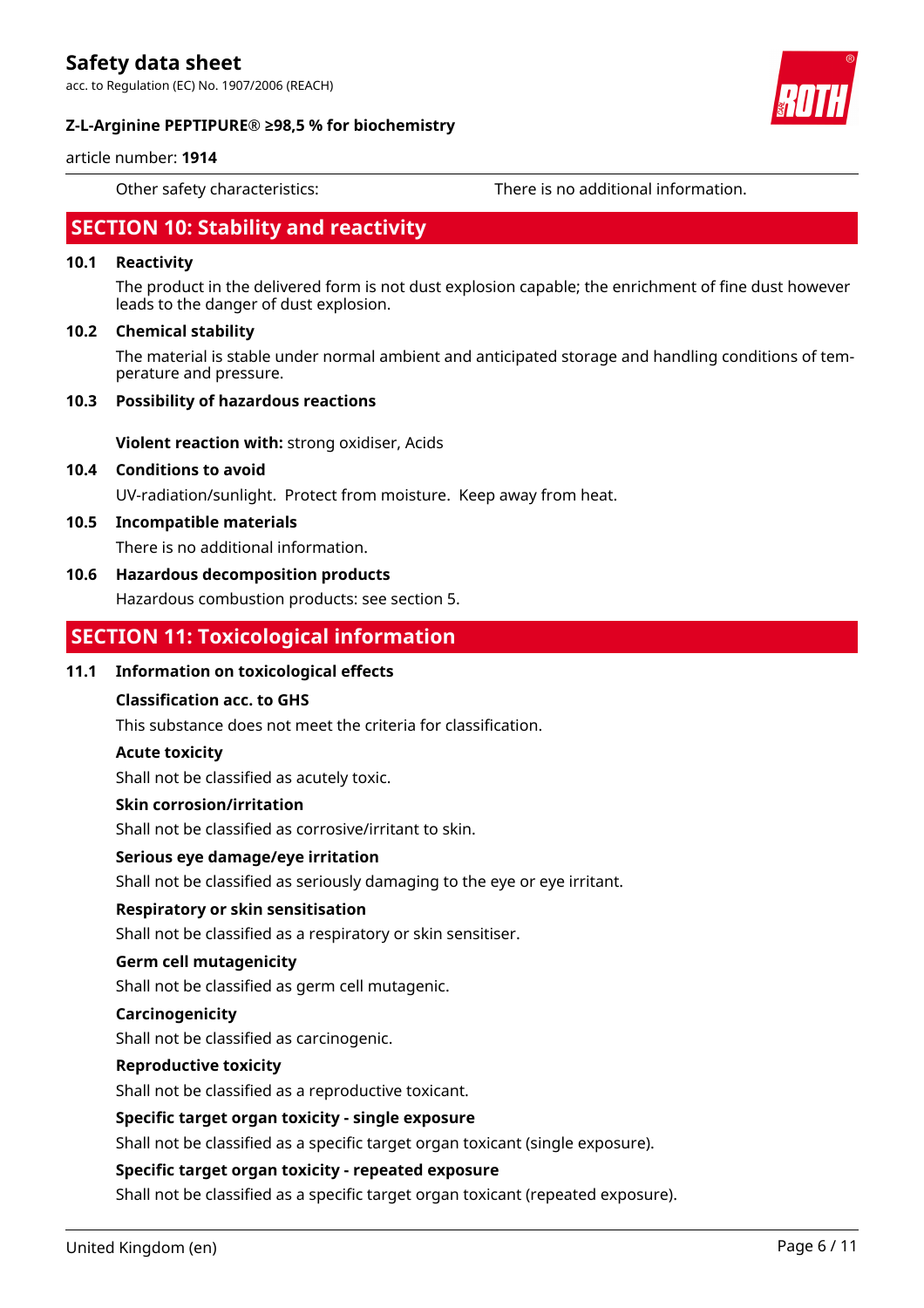acc. to Regulation (EC) No. 1907/2006 (REACH)

#### **Z-L-Arginine PEPTIPURE® ≥98,5 % for biochemistry**



article number: **1914**

#### **Aspiration hazard**

Shall not be classified as presenting an aspiration hazard.

#### **Symptoms related to the physical, chemical and toxicological characteristics**

#### **• If swallowed**

Data are not available.

#### **• If in eyes**

Data are not available.

#### **• If inhaled**

Data are not available.

#### **• If on skin**

Data are not available.

#### **• Other information**

Health effects are not known.

### **11.2 Endocrine disrupting properties**

Not listed.

#### **11.3 Information on other hazards**

There is no additional information.

## **SECTION 12: Ecological information**

#### **12.1 Toxicity**

Shall not be classified as hazardous to the aquatic environment.

#### **Biodegradation**

Data are not available.

#### **12.2 Process of degradability**

Theoretical Oxygen Demand with nitrification: 1,797 <sup>mg</sup>/<sub>mg</sub> Theoretical Oxygen Demand: 1,453  $_{\text{mg}}^{\text{mg}}$ /<sub>mg</sub> Theoretical Carbon Dioxide: 1,998<sup> mg</sup>/<sub>mg</sub>

#### **12.3 Bioaccumulative potential**

Data are not available.

#### **12.4 Mobility in soil**

Data are not available.

# **12.5 Results of PBT and vPvB assessment**

Data are not available.

#### **12.6 Endocrine disrupting properties** Not listed.

## **12.7 Other adverse effects**

Data are not available.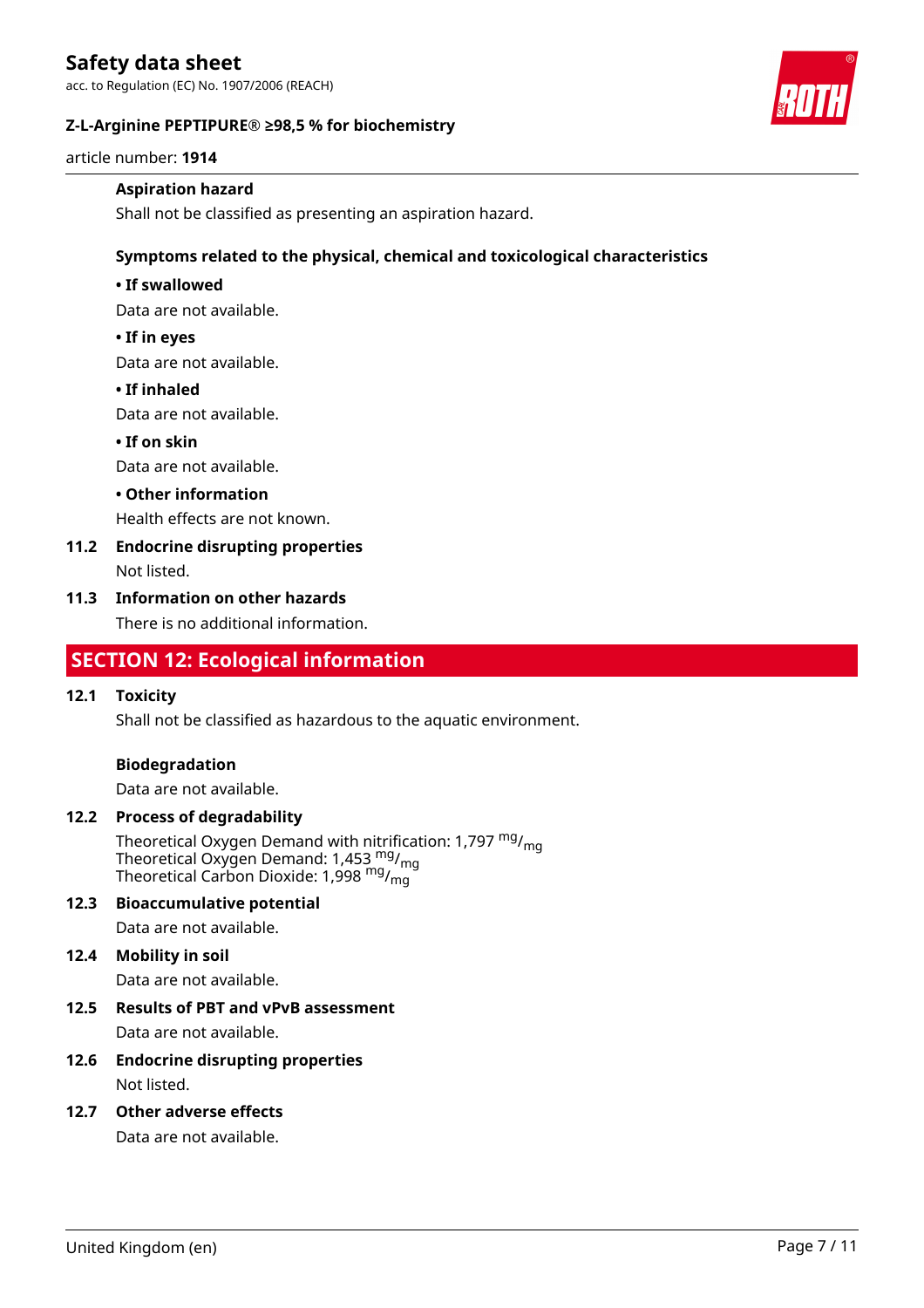acc. to Regulation (EC) No. 1907/2006 (REACH)

#### **Z-L-Arginine PEPTIPURE® ≥98,5 % for biochemistry**



article number: **1914**

## **SECTION 13: Disposal considerations**

#### **13.1 Waste treatment methods**



Consult the appropriate local waste disposal expert about waste disposal.

#### **Sewage disposal-relevant information**

Do not empty into drains.

#### **13.2 Relevant provisions relating to waste**

The allocation of waste identity numbers/waste descriptions must be carried out according to the EEC, specific to the industry and process. Waste catalogue ordinance (Germany).

#### **13.3 Remarks**

Waste shall be separated into the categories that can be handled separately by the local or national waste management facilities. Please consider the relevant national or regional provisions.

not subject to transport regulations

gerous goods regulations

## **SECTION 14: Transport information**

| 14.1 | UN number or ID number |  |  |
|------|------------------------|--|--|
|------|------------------------|--|--|

- **14.2 UN proper shipping name** not assigned
- **14.3 Transport hazard class(es)** none
- **14.4 Packing group not assigned**
- **14.5 Environmental hazards** non-environmentally hazardous acc. to the dan-

### **14.6 Special precautions for user**

There is no additional information.

#### **14.7 Maritime transport in bulk according to IMO instruments**

The cargo is not intended to be carried in bulk.

#### **14.8 Information for each of the UN Model Regulations**

#### **Transport of dangerous goods by road, rail and inland waterway (ADR/RID/ADN) - Additional information**

Not subject to ADR, RID and ADN.

## **International Maritime Dangerous Goods Code (IMDG) - Additional information** Not subject to IMDG.

### **International Civil Aviation Organization (ICAO-IATA/DGR) - Additional information** Not subject to ICAO-IATA.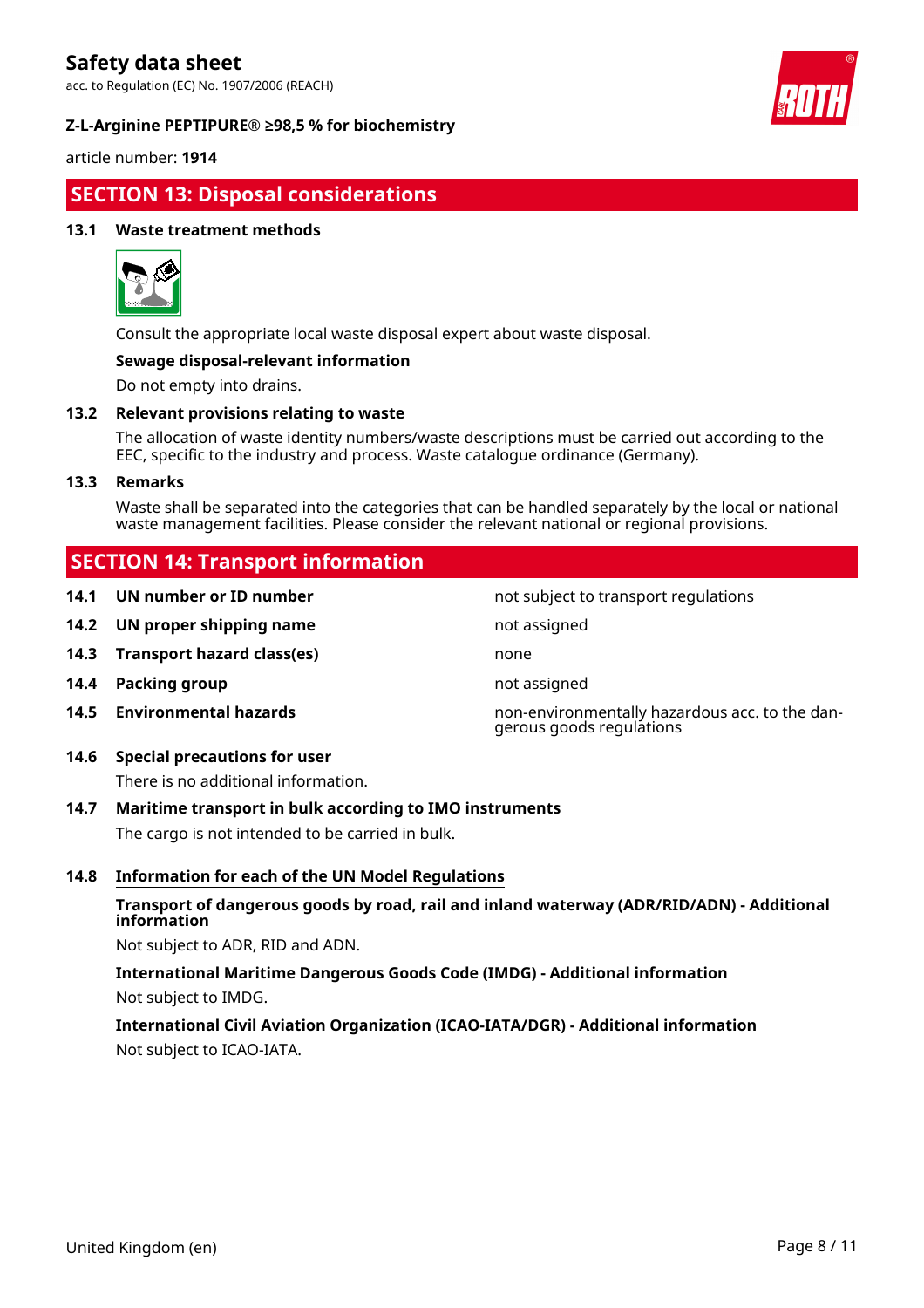acc. to Regulation (EC) No. 1907/2006 (REACH)

### **Z-L-Arginine PEPTIPURE® ≥98,5 % for biochemistry**



#### article number: **1914**

## **SECTION 15: Regulatory information**

#### **15.1 Safety, health and environmental regulations/legislation specific for the substance or mixture**

**Relevant provisions of the European Union (EU)**

#### **Seveso Directive**

|           | 2012/18/EU (Seveso III)               |                                                                                            |              |
|-----------|---------------------------------------|--------------------------------------------------------------------------------------------|--------------|
| <b>No</b> | Dangerous substance/hazard categories | Qualifying quantity (tonnes) for the application of lower and upper-tier re-<br>quirements | <b>Notes</b> |
|           | not assigned                          |                                                                                            |              |

#### **Deco-Paint Directive**

| VO<br>$- - - - - - -$<br><br>tent | 0 % |
|-----------------------------------|-----|
|-----------------------------------|-----|

#### **Industrial Emissions Directive (IED)**

VOC content  $\begin{array}{ccc} \vert & 0 \end{array}$ 

#### **Directive on the restriction of the use of certain hazardous substances in electrical and electronic equipment (RoHS)**

not listed

#### **Regulation concerning the establishment of a European Pollutant Release and Transfer Register (PRTR)**

not listed

#### **Water Framework Directive (WFD)**

not listed

#### **Regulation on the marketing and use of explosives precursors**

not listed

#### **Regulation on drug precursors**

not listed

#### **Regulation on substances that deplete the ozone layer (ODS)**

not listed

#### **Regulation concerning the export and import of hazardous chemicals (PIC)**

not listed

#### **Regulation on persistent organic pollutants (POP)**

not listed

#### **National regulations(GB)**

## **List of substances subject to authorisation (GB REACH, Annex 14) / SVHC - candidate list**

not listed

#### **Restrictions according to GB REACH, Annex 17**

not listed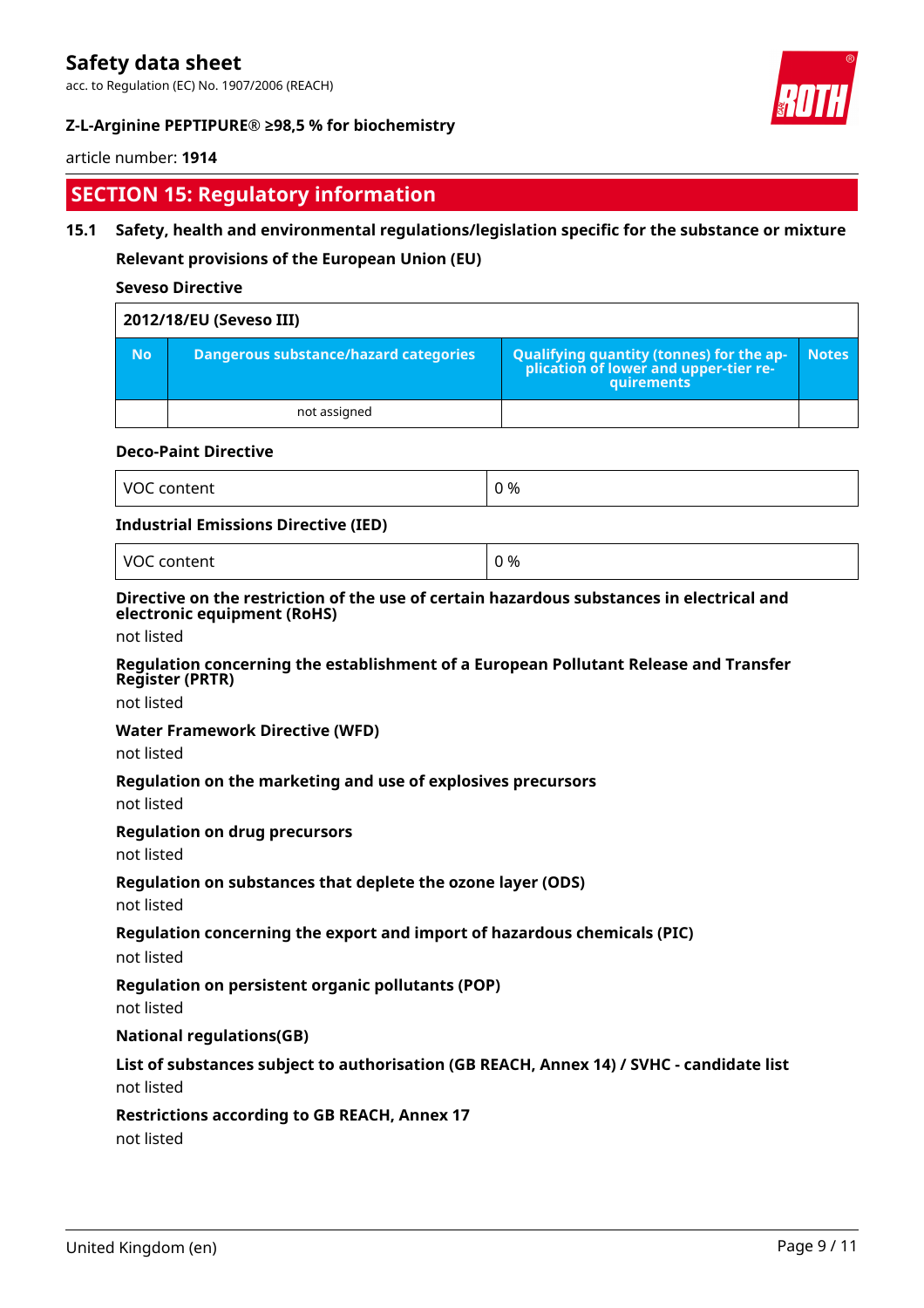acc. to Regulation (EC) No. 1907/2006 (REACH)

### **Z-L-Arginine PEPTIPURE® ≥98,5 % for biochemistry**



article number: **1914**

#### **Other information**

Directive 94/33/EC on the protection of young people at work. Observe employment restrictions under the Maternity Protection Directive (92/85/EEC) for expectant or nursing mothers.

#### **National inventories**

| <b>Country</b> | <b>Inventory</b> | <b>Status</b>       |
|----------------|------------------|---------------------|
| CA             | <b>NDSL</b>      | substance is listed |
| EU             | ECSI             | substance is listed |
| IP             | ISHA-ENCS        | substance is listed |
| <b>TW</b>      | <b>TCSI</b>      | substance is listed |
| US             | <b>TSCA</b>      | substance is listed |

#### **Legend**

| ECSI        | EC Substance Inventory (EINECS, ELINCS, NLP)                            |
|-------------|-------------------------------------------------------------------------|
|             | ISHA-ENCS Inventory of Existing and New Chemical Substances (ISHA-ENCS) |
| <b>NDSL</b> | Non-domestic Substances List (NDSL)                                     |
| <b>TCSI</b> | Taiwan Chemical Substance Inventory                                     |
| <b>TSCA</b> | Toxic Substance Control Act                                             |

Toxic Substance Control Act

#### **15.2 Chemical Safety Assessment**

No Chemical Safety Assessment has been carried out for this substance.

## **SECTION 16: Other information**

#### **Indication of changes (revised safety data sheet)**

Alignment to regulation: Restructuring: section 9, section 14

| <b>Section</b> | <b>Former entry (text/value)</b>                                                                                                                                                        | <b>Actual entry (text/value)</b>                                                                                             | Safety-<br>relev-<br>ant |
|----------------|-----------------------------------------------------------------------------------------------------------------------------------------------------------------------------------------|------------------------------------------------------------------------------------------------------------------------------|--------------------------|
| 2.1            | Classification according to Regulation (EC) No<br>1272/2008 (CLP):<br>This substance does not meet the criteria for<br>classification in accordance with Regulation No<br>1272/2008/EC. | Classification acc. to GHS:<br>This substance does not meet the criteria for<br>classification.                              | yes                      |
| 2.2            | Signal word:<br>not required                                                                                                                                                            |                                                                                                                              | yes                      |
| 2.3            | Other hazards:<br>There is no additional information.                                                                                                                                   | Other hazards                                                                                                                | yes                      |
| 2.3            |                                                                                                                                                                                         | Results of PBT and vPvB assessment:<br>According to the results of its assessment, this<br>substance is not a PBT or a vPvB. | yes                      |

#### **Abbreviations and acronyms**

| Abbr.      | <b>Descriptions of used abbreviations</b>                                                                                                                                                                                       |
|------------|---------------------------------------------------------------------------------------------------------------------------------------------------------------------------------------------------------------------------------|
| <b>ADN</b> | Accord européen relatif au transport international des marchandises dangereuses par voies de naviga-<br>tion intérieures (European Agreement concerning the International Carriage of Dangerous Goods by In-<br>land Waterways) |
| <b>ADR</b> | Accord relatif au transport international des marchandises dangereuses par route (Agreement concern-<br>ing the International Carriage of Dangerous Goods by Road)                                                              |
| CAS        | Chemical Abstracts Service (service that maintains the most comprehensive list of chemical substances)                                                                                                                          |